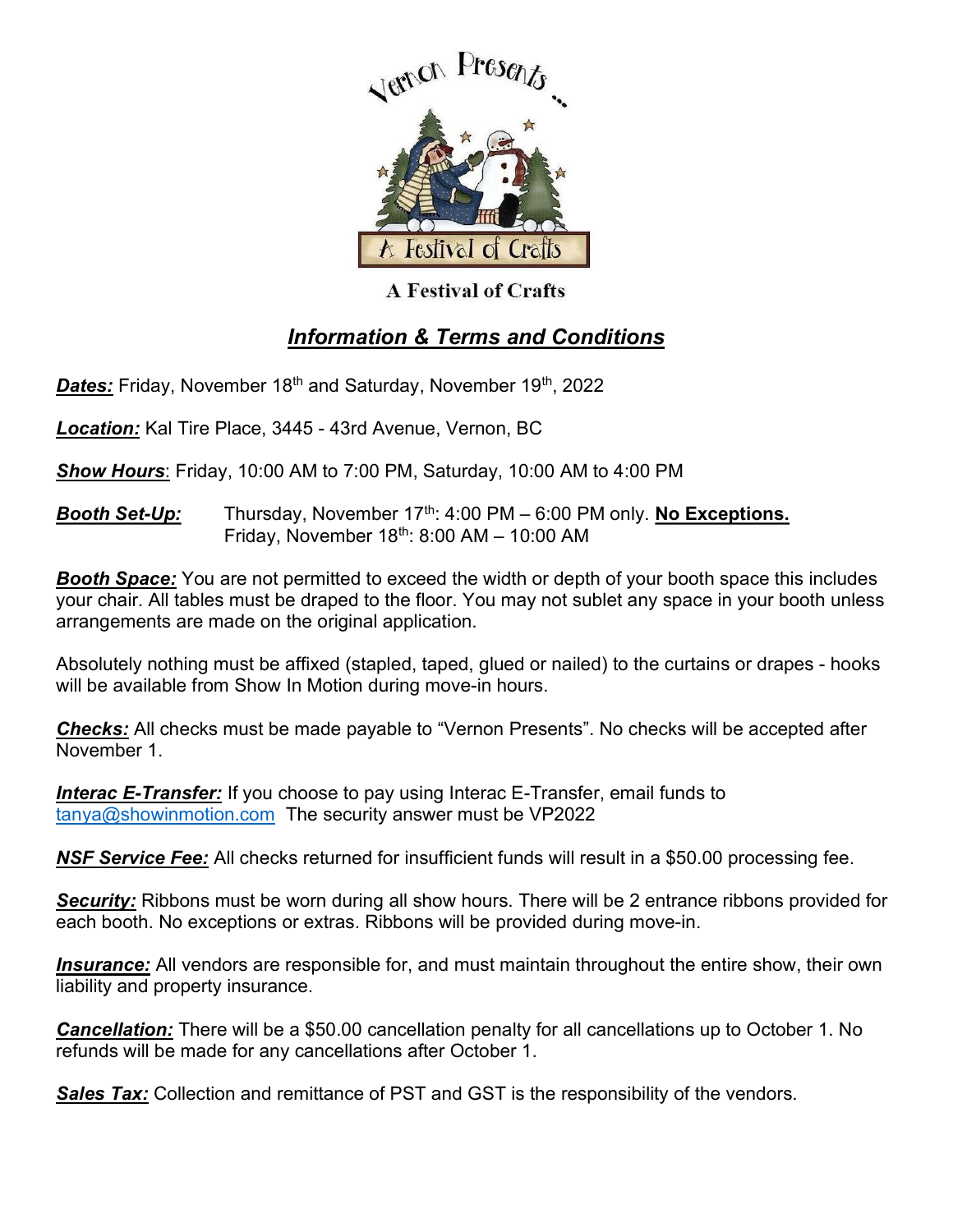**Food:** Any persons wishing to sell a food item must have and be prepared to produce during the show, a copy of Food Inspection Premises Permit and Food Safe Level 1 Certificate. A photocopy of both must accompany your application.

**Concessions:** One food concession will be open during all show hours.

**Booth Drapery:** All booths will be supplied with 8' high drape back wall. Attaching any items to this drapery, in any manner, is strictly prohibited.

**Electrical Service:** Electrical services are available from Show In Motion. An order form will be enclosed with your booth confirmation.

**Tables:** Tables are available for rental from Show In Motion. An order form will be enclosed with your booth confirmation.

Chairs: Chairs are available for rental from Show In Motion. An order form will be enclosed with your booth confirmation.

**Carpeting, lighting, etc.:** Carpeting, lighting and a wide variety of additional display options are available for rental from Show In Motion. An order form will be enclosed with your booth confirmation.

Indemnification: Completing and returning your 2022 Booth Application form acknowledges that you, as a participant in the 2022 Vernon Presents… A Festival of Crafts, will not hold Show Management, Kal Tire Place or Show In Motion responsible for any loss or damages to your crafts or displays, nor will you hold the above mentioned responsible for any accident or damage to your person or property and that you are ultimately responsible for all others working in your booth.

**Booth Move-Out:** The show ends at 4:00 PM. Please respect our guests and do not break down your booth prior to 4:00 PM, Saturday, November 19<sup>th</sup>.

**Floor Plan**: The floor plan is subject to change at the sole discretion of show management.

**Booth Assignments:** Although every effort will be made to accommodate your preferred booth location final booth locations are at the sole discretion of show management.

## Vernon Presents...reserves the right to refuse entry to anyone who does not adhere to rules specified by Vernon Presents....A Festival of Crafts.

## Please Read these pages carefully.